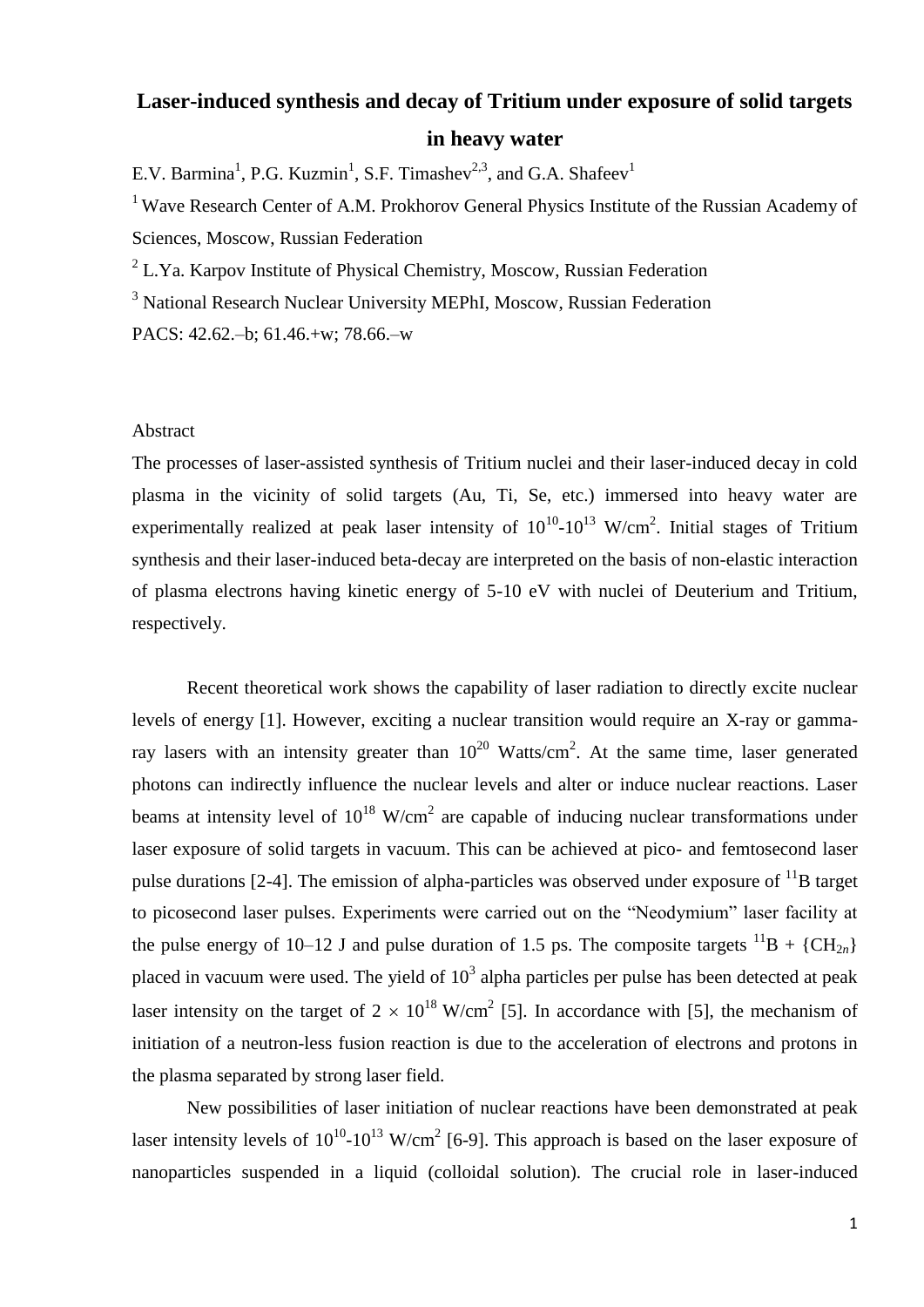acceleration of nuclear decays belongs to nanoparticles (NPs) and nanostructures (NS) on the target immersed into liquid that interact with laser beam in presence of unstable isotopes. In fact, the possibility of initiation of nuclear transformations in cold laser-induced plasma with electron temperature of 5-10 eV has been shown. Each nanoparticle can be considered as a target for laser exposure. Unlike bulk targets, metal nanoparticles are optically thin. The critical density is reached from the onset of laser pulse; this is the density of free electrons in the nanoparticle but owing to the small size of the target the reflection is negligible. In this case the whole nanoparticle is heated up by the laser beam homogeneously. The same applies to the late stages of laser heating – the material of the target is ionized and expands in the shape of spherical cavity but the laser radiation is still absorbed by the plasma due to the small size of the cavity.

Acceleration of decay induced by laser exposure at intensity level of  $10^{13}$  W/cm<sup>2</sup> has been reported for aqueous solutions of  $^{232}$ Th and  $^{137}$ Cs impurity [6]. In the latter case the betadecay accelerated by laser exposure is demonstrated. The results of laser exposure are very different in  $H_2O$  and  $D_2O$ . Later it has been experimentally demonstrated that laser exposure of metallic targets (Au, Ag, Pd, Be) in aqueous solutions of  $^{238}UO_2Cl_2$  leads to generation of nanoparticles of corresponding materials in the bulk of the liquid and simultaneously shifts the secular equilibrium in the activity of nuclides of its branching, such as  $^{234}$ Th and  $^{234}$ mPa [7-9]. It is pertinent to note that laser exposure affects both the alpha- and beta-decays, and the effect of acceleration is not sensitive to the type of water used. The variation of activity of nuclides induced by laser exposure demonstrates isotopic selectivity: the activity of  $^{234}$ Th and  $^{234}$ mPa decreases after laser exposure, while the activity of  $^{235}$ U remains at the initial level. This result is in good agreement with previously observed activity variation of Uranium under electroexplosion of metallic foils in aqueous solutions of Uranium salt [10]. Another example of laserinduced nuclear reactions is the observation of transmutation of stable nuclei  $^{196}Hg - ^{197}Au$ induced by laser exposure of <sup>196</sup>Hg nano-drops in D<sub>2</sub>O [11].

In the last 20 years, especially after the first works on the possibility of realization of thermonuclear reactions via the electrolysis of heavy water with a Pd cathode, during which excess heat is evolved and neutrons and tritium nuclei are detected [12, 13], the number of problems that arise has increased. If the results from works on "cold fusion" raised (and still raise) certain doubts due to their irreproducibility in different laboratories, experimental evidence on the possibility of the transmutation of various nuclei upon the laser excitation of nanoparticles [6-9, 11] and electro-explosions of metallic electrodes in aqueous solutions of salts of unstable isotopes [10] are well reproducible. These results confirm the possibility of initiation of nuclear transformations in cold plasma.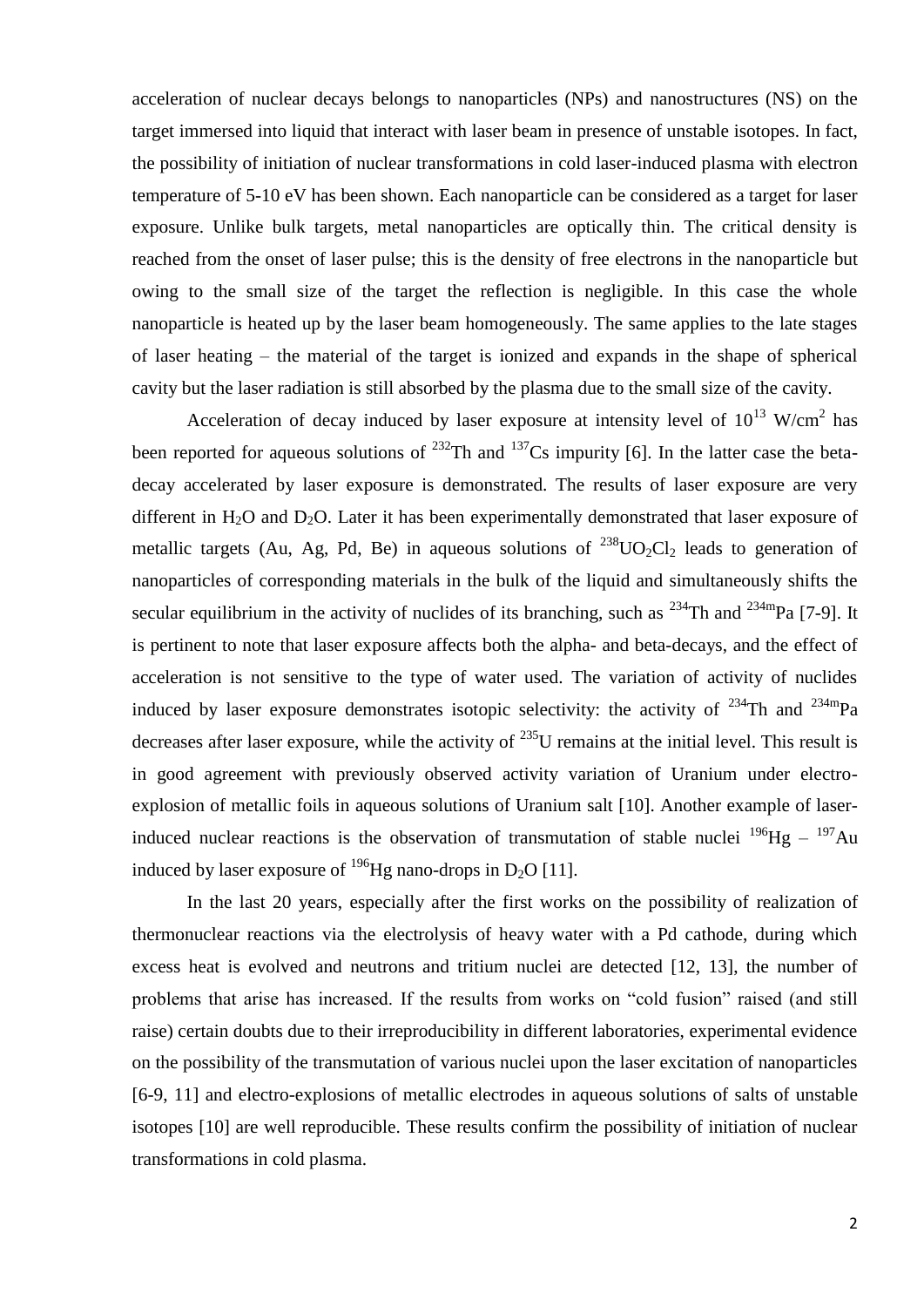Tritium is another unstable isotope with half-life of 12.2 years. It would be interesting to induce its beta-decay by exposure to laser radiation, as it was done previously for other nuclides. In this work we demonstrate for the first time the nuclear synthesis and decay of Tritium under laser exposure of various targets in  $D_2O$ .

Different targets were used for exposure of bulk metal targets in a heavy water with some tritium content (D<sub>2</sub>O + ξDOT), where ξ stands for molar fraction of D<sub>2</sub>O with T. The content of T was measured according to its beta-activity with the use of a beta-spectrometer with fluorescent dye. The accuracy of measurements was 1%. Deuterium content was 98.8 %. Two laser sources were used for exposure of various targets in heavy water. The first source was a copper vapor laser, pulse duration of 15 ns, wavelength of 510.6 nm, and repetition rate of 15 kHz. The estimated peak power on the target was  $10^{10}$  W/cm<sup>2</sup>. The second laser source was a Nd:YAG laser with pulse duration of 10 ps and repetition rate of 50 kHz either at first (1064 nm) or at its second harmonics (532 nm). The estimated peak power on the target was  $10^{13}$  W/cm<sup>2</sup> and  $5\times10^{11}$  W/cm<sup>2</sup> at 1064 and 532 nm, respectively.

Laser exposure of various targets was carried out by focusing laser beam on the target with spherical lens. Typically, 2 ml of water was placed inside a glass cell cooled by flowing water. In another set of experiments the metallic target was cathodically biased with respect to another electrode made either of stainless steel or Platinum wire 0.5 mm in diameter. The applied voltage was 25 V. To ensure the conductivity of the solution, 15 mg of metallic Na were added to 5 ml of  $D_2O$  thus producing conducting solution of NaOD.

In the first set of experiments the ablation of targets was carried out in pure  $D_2O$ (supplied by Euriso-top) without Tritium content. In this case the content of DOT molecules in D<sub>2</sub>O was at the background level of the beta-spectrometer, which corresponds to  $\xi = 3.54 \cdot 10^{-14}$ . In one set of experiments the voltage was not applied to the target, in the second set of experiments the ablation was carried out simultaneously with electrolysis. Application of voltage to electrodes is accompanied by reduction of Deuterium (and Tritium) on the target as bubbles.

The results are presented in Table 1. Laser ablation of targets without electrolysis leads to the increase of Tritium activity to the level which is about 20 times above the background  $(10^{-7}$ Curie/l). The synthesis of Tritium is even more pronounced if the ablated target is cathodically shifted. Ablation of either Ti or Au targets with electrolysis results in synthesis of Tritium to the level, which is  $10^3$  times above the background.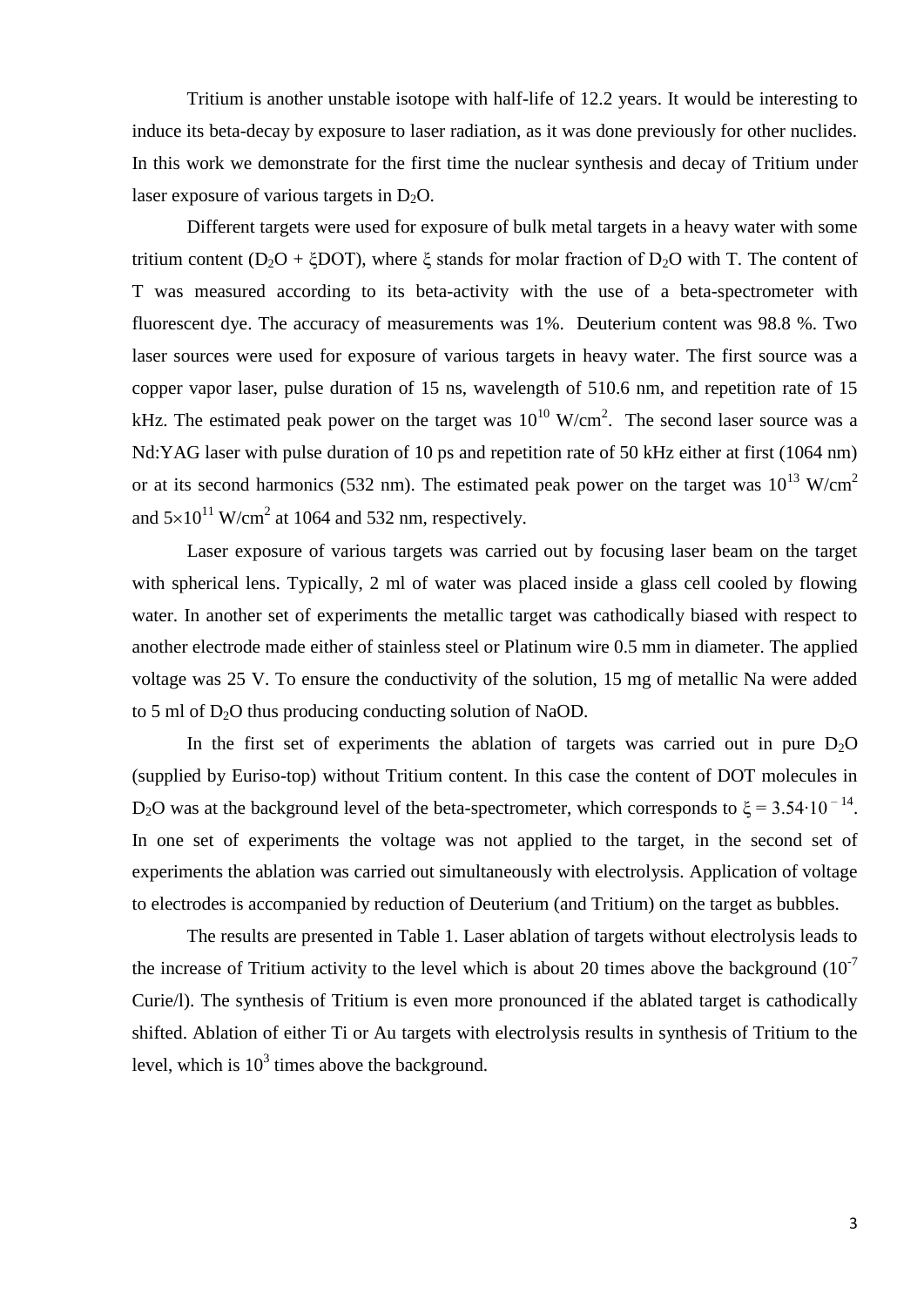Table 1. Laser exposure of targets in pure D<sub>2</sub>O ( $\xi$  = 3.54⋅10<sup>-14</sup>)

| $N_{\! \! \Omega}$ | Material          | Kind of<br>liquid | Waveleng<br>th of laser<br>beam, nm | Intensity of<br>laser<br>radiation,<br>W/cm <sup>2</sup> | Time of<br>irradiati<br>on, min | Elec<br>troly<br>sis | Activity, Ci/l                                       | Change<br>with<br>respect<br>to  |
|--------------------|-------------------|-------------------|-------------------------------------|----------------------------------------------------------|---------------------------------|----------------------|------------------------------------------------------|----------------------------------|
|                    |                   |                   |                                     | and pulse<br>width                                       |                                 |                      |                                                      | initial<br>level                 |
| $\mathbf{1}$       | Initial<br>$D_2O$ | $D_2O$            |                                     |                                                          |                                 |                      | $8.64 \times 10^{-8}$<br>$\xi = 3.54 \cdot 10^{-14}$ |                                  |
| $\overline{2}$     | Au                | <b>NaOD</b>       | 532                                 | $5 \times 10^{11}$<br>10 <sub>ps</sub>                   | 60                              | $\qquad \qquad +$    | $4.06 \times 10^{-4}$<br>$\xi = 1.66 \cdot 10^{-10}$ | Increase<br>$4.7 \times 10^{3}$  |
| 3                  | Au                | <b>NaOD</b>       | 1064                                | $10^{13}$<br>10 <sub>ps</sub>                            | 32                              |                      | $1.62\times10^{-6}$<br>$\xi = 6.63 \cdot 10^{-13}$   | Increase<br>by<br>factor<br>18.8 |
| $\overline{4}$     | Ti                | <b>NaOD</b>       | 532                                 | $10^{11}$                                                | 62                              | $\qquad \qquad +$    | $4.74 \times 10^{-4}$<br>$\xi = 1.94 \cdot 10^{-10}$ | Increase<br>$5.5 \times 10^3$    |
| 5                  | <b>Ti</b>         | <b>NaOD</b>       | 1064                                | $10^{13}$                                                | 90                              |                      | $1.57 \times 10^{-6}$<br>$\xi = 6.42 \cdot 10^{-13}$ | Increase<br>by<br>factor<br>18.2 |

The following set of experiments was carried out in heavy water with initial Tritium content. Laser ablation of bulk targets for 40-60 min leads to generation of nanoparticles (NPs). In case of Au and Se targets these NPs are made of Au and Se, respectively [15, 16]. Both these colloids absorb in the visible range of spectrum and are reddish in appearance. The generated colloids are unstable towards sedimentation, and NPs can easily be separated from the solution. The solution without NPs (or with small remaining fraction of NPs) was tested for Tritium content about one week after laser exposure. Tritium content in the initial  $D_2O$  was also measured in the same set of samples. Then in another set of experiments the generated colloids were exposed to laser radiation in absence of the target.

The results of laser exposure of bulk Au and Se targets on T content are presented in Table 2.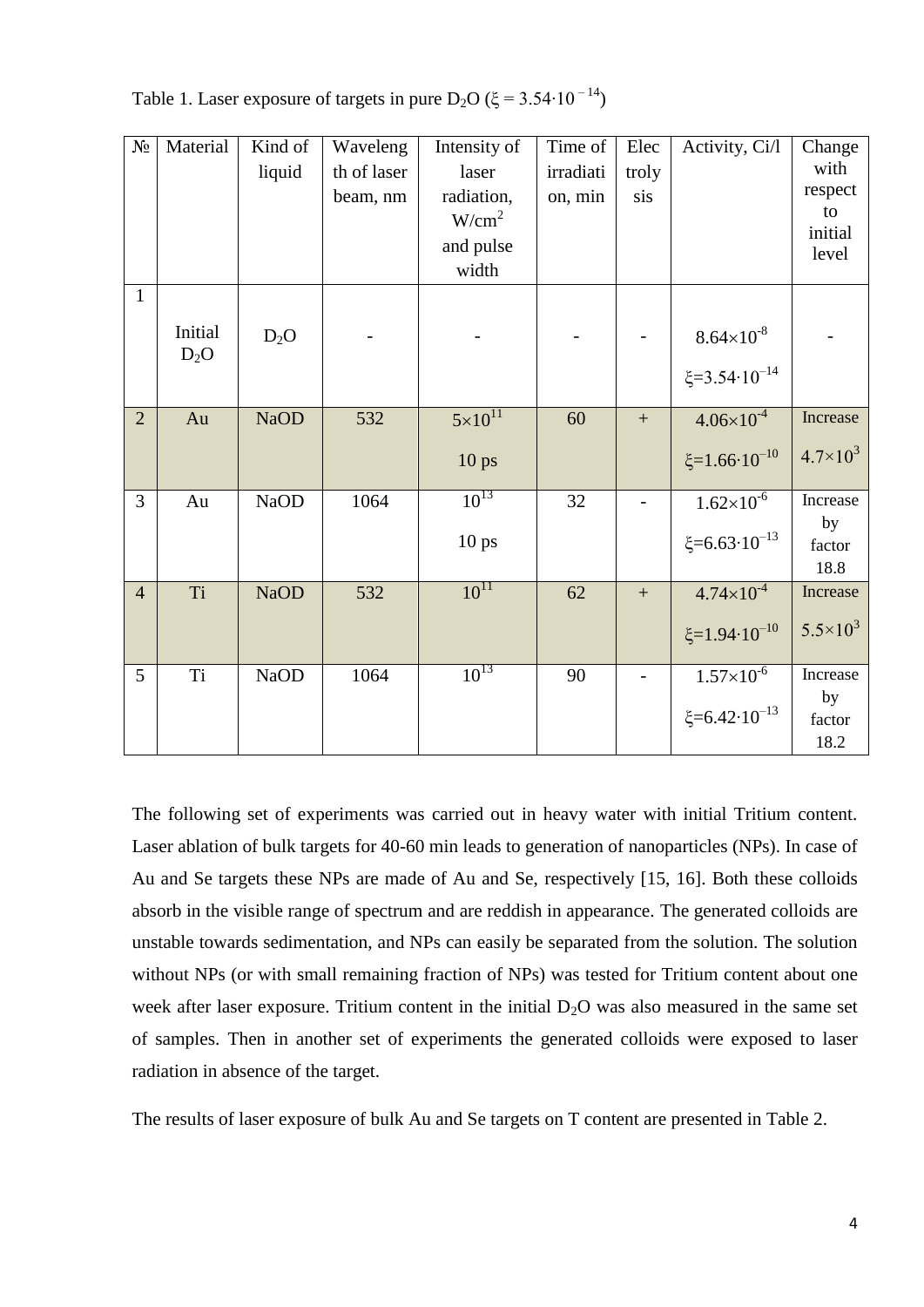| $N_{\Omega}$   | Material               | Wavelengt<br>h of laser<br>beam, nm   | Intensity<br>of laser<br>radiatio<br>n,<br>W/cm <sup>2</sup> | Time<br>of<br>irradia<br>tion,<br>min | Activity,<br>Ci/1                                      |
|----------------|------------------------|---------------------------------------|--------------------------------------------------------------|---------------------------------------|--------------------------------------------------------|
| $\mathbf{1}$   | Initial<br>$D_2O+$ DOT |                                       |                                                              |                                       | $2.96 \times 10^{-5}$<br>$(\xi = 1.21 \cdot 10^{-11})$ |
| $\overline{2}$ | <b>Se</b>              | 510 (Cu<br>laser,<br>$15$ ns)         | $10^{10}$                                                    | 60                                    | $4.43\times10^{-6}$<br>Decrease by a<br>factor 6.7     |
| 3              | <b>Se</b>              | 532<br>$(10 \text{ ps})$              | $5 \times 10^{11}$                                           | 40                                    | $5.69\times10^{-5}$<br>Increase by a factor<br>1.9     |
| 4              | Au                     | 510 (Cu<br>laser, 15<br>$\text{ns}$ ) | $10^{10}$                                                    | 60                                    | $2.87 \times 10 - 5$<br>Small changes                  |
| 5              | Au                     | 532<br>$(10 \text{ ps})$              | $5 \times 10^{11}$                                           | 60                                    | $5.57 \times 10^{-5}$<br>Increase by a factor<br>1.9   |

Table 2. Laser exposure of Se and Au targets in  $D_2O$  with DOT without electrolysis.

Tritium content increases by a factor of 1.9 after ablation of a bulk Se target with 10 ps pulses of the second harmonics of a Nd:YAG laser. Further laser exposure of Se NPs solution does not alter this increased level of Tritium activity. Again, exposure of the colloidal solution to radiation of a Cu vapor laser leads to decrease of T activity by a factor of **6.7**. Qualitatively similar results are obtained for NPs of Au (Table 3).One can see that activity of Tritium (its content) is higher by a factor of 1.8 than in the initial  $D_2O$  right after laser generation of Au NPs with picosecond laser pulses. Further laser exposure of the colloidal solution alone does not alter much the activity of T. On the contrary, small decrease of T activity is observed in case of exposure of Se colloidal solution with 15 ns pulses of a Cu vapor laser.

The exposure of different targets (Au, Ag, Be) to radiation of a 15 ns laser pulses has small effect on the activity of Tritium. The exception is exposure of Se target to this radiation that markedly reduces T content in the exposed solution (see Table 2).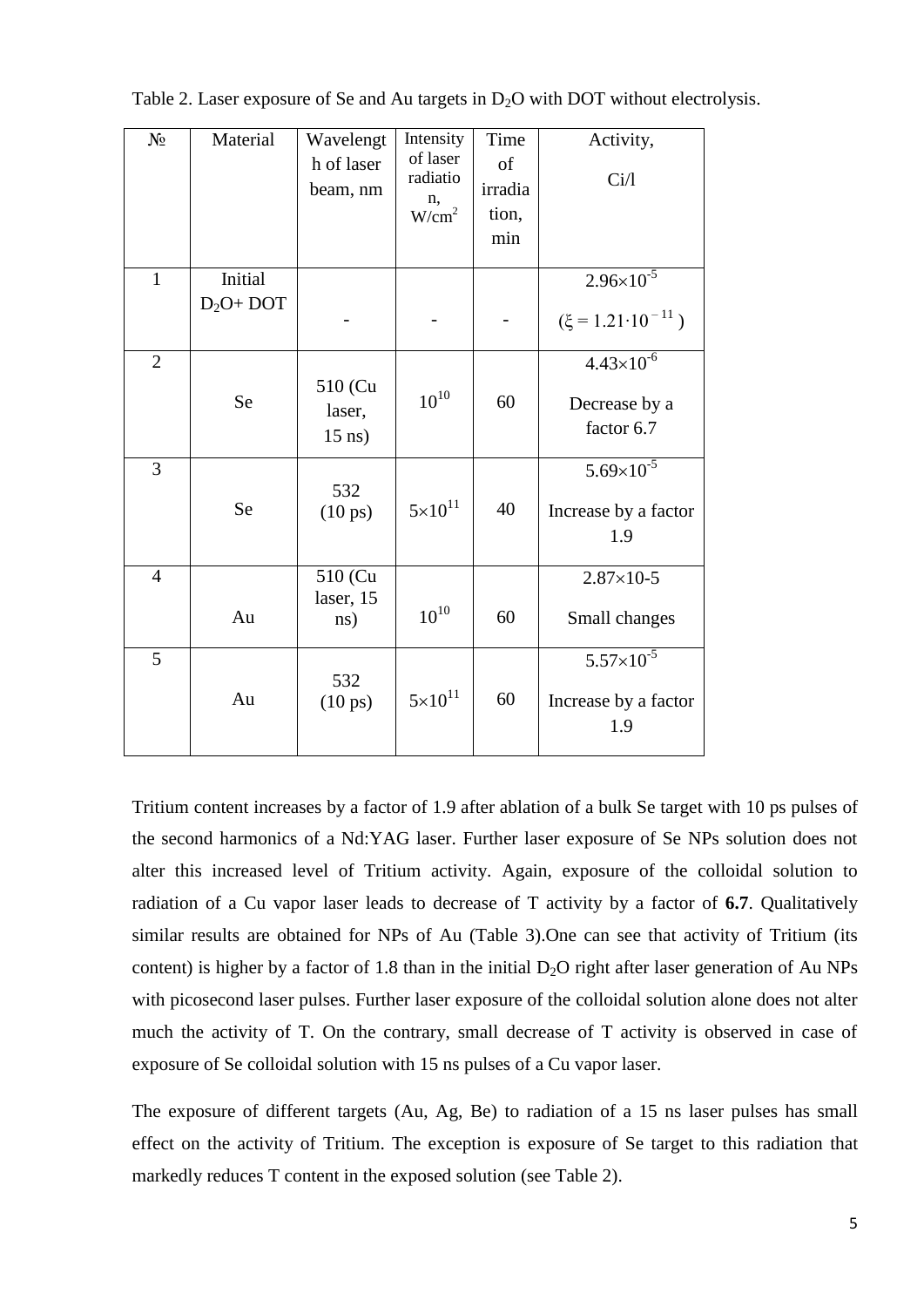Laser exposure of targets that are cathodically biased in  $D_2O$  with relatively high DOT content leads to some decrease of Tritium activity. These results are presented in Table 3.

| N <sub>o</sub> | Material   | Kind of     | Waveleng    | Intensity         | Time of    | Activity, Ci/l              |
|----------------|------------|-------------|-------------|-------------------|------------|-----------------------------|
|                |            | liquid      | th of laser | of laser          | irradiatio |                             |
|                |            |             | beam, nm    | radiation,        | n, min     |                             |
|                |            |             |             | W/cm <sup>2</sup> |            |                             |
|                |            |             |             |                   |            |                             |
| 1              | Initial    | $D_2O+$     |             |                   |            | $1.22\times10^{-3}$         |
|                | $D_2O+$    | <b>DOT</b>  |             |                   |            |                             |
|                | <b>DOT</b> |             |             |                   |            | $(\xi = 0.5 \cdot 10^{-9})$ |
|                |            |             |             |                   |            |                             |
| $\overline{2}$ | Au         | <b>NaOD</b> | 532         | $10^{11}$         | 61         | $1.12\times10^{-3}$         |
|                |            |             |             |                   |            |                             |
| 3              | Au         | <b>NaOD</b> | 1064        | $10^{13}$         | 30         | $9.03 \times 10^{-4}$       |
|                |            |             |             |                   |            |                             |
| $\overline{4}$ | Ti         | <b>NaOD</b> | 532         | $10^{11}$         | 60         | $1.11 \times 10^{-3}$       |
|                |            |             |             |                   |            |                             |
| 5              | Ti         | <b>NaOD</b> | 1064        | $10^{13}$         | 90         | $3.35 \times 10^{-4}$       |
|                |            |             |             |                   |            |                             |
| 6              | Pd         | <b>NaOD</b> | 1064        | $10^{13}$         | 90         | $1.22 \times 10^{-3}$       |
|                |            |             |             |                   |            |                             |

Table 3. Decay of Tritium activity during laser exposure of different targets with electrolysis.

The final value of activity after laser exposure is around  $10^{-3}$  Ci/l. The variation of activity caused by laser ablation is well pronounced even at high level of initial Tritium activity. As it follows from data presented in Table 1, at low initial Tritium content the increase of Tritium content after laser exposure is observed. One may suggest that this result is the competition between laser-induced decay of Tritium and its formation. Unlike ablation of Au in  $D_2O$ , NPs generated from Ti target are not metallic. These NPs have bluish color and consists presumably of oxides or/and hydroxides of Titanium. Au NPs generated by ablation of a bulk Au target with electrolysis are unusually blue in appearance, which corresponds to elongated Au NPs. Under long laser exposure the blue color transforms into grey, and maximum of absorption shifts to near infrared region of spectrum.

The efficiency of nuclear processes occurring during the course of heavy water electrolysis can depend on the character of roughness of the electrode surfaces on a nanometer scale, the "spikiness" parameters [17, 18] in particular. Indeed, it is precisely in the regions of the sharpest surface relief alterations that high electric field strengths making for the acceleration of electrons and high mechanical stresses depressing the activation barriers for electrochemical processes can both get realized. This parameter is out of control in most experiments with electrolysis of heavy water. On the contrary, laser ablation of metallic targets by sub-nanosecond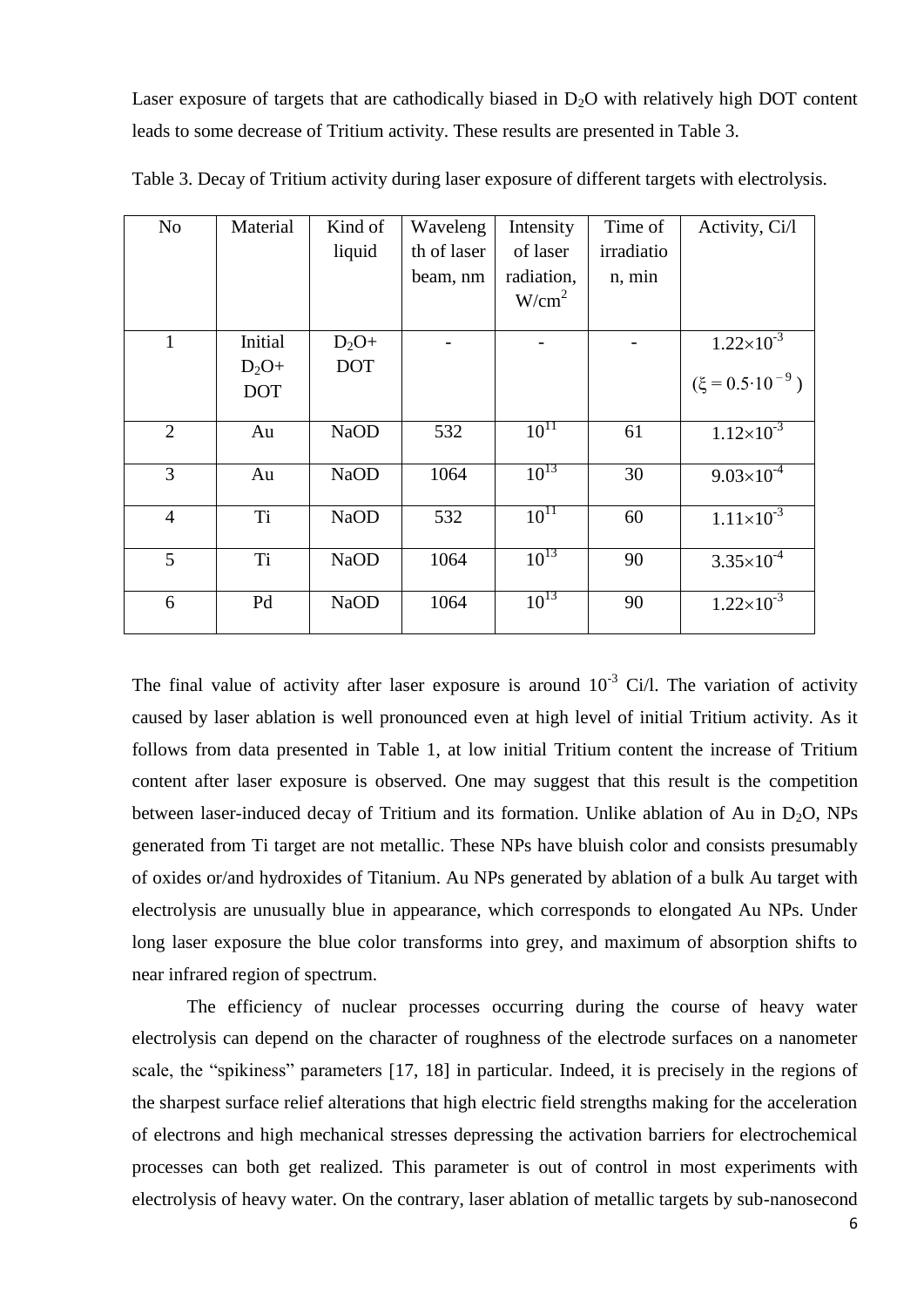laser pulses leads to formation of self-organized nanostructures (NS) on the target. The average size and density of NS depends on laser fluence on the target and target material. Typical view of such NS on Ti and Au target ablated in water with 10 ps laser pulses are presented in Fig. 1.



Fig. 1. Typical view of nanostructures generated by laser ablation of Ti (a) and Au (b) targets by the second harmonics of a Nd:YAG laser with pulse duration of 10 ps. Protruding structures look brighter. Scanning Electron Microscope with Field Emission. Scale bar denotes 100 nm (a) and 1  $\mu$ m (b).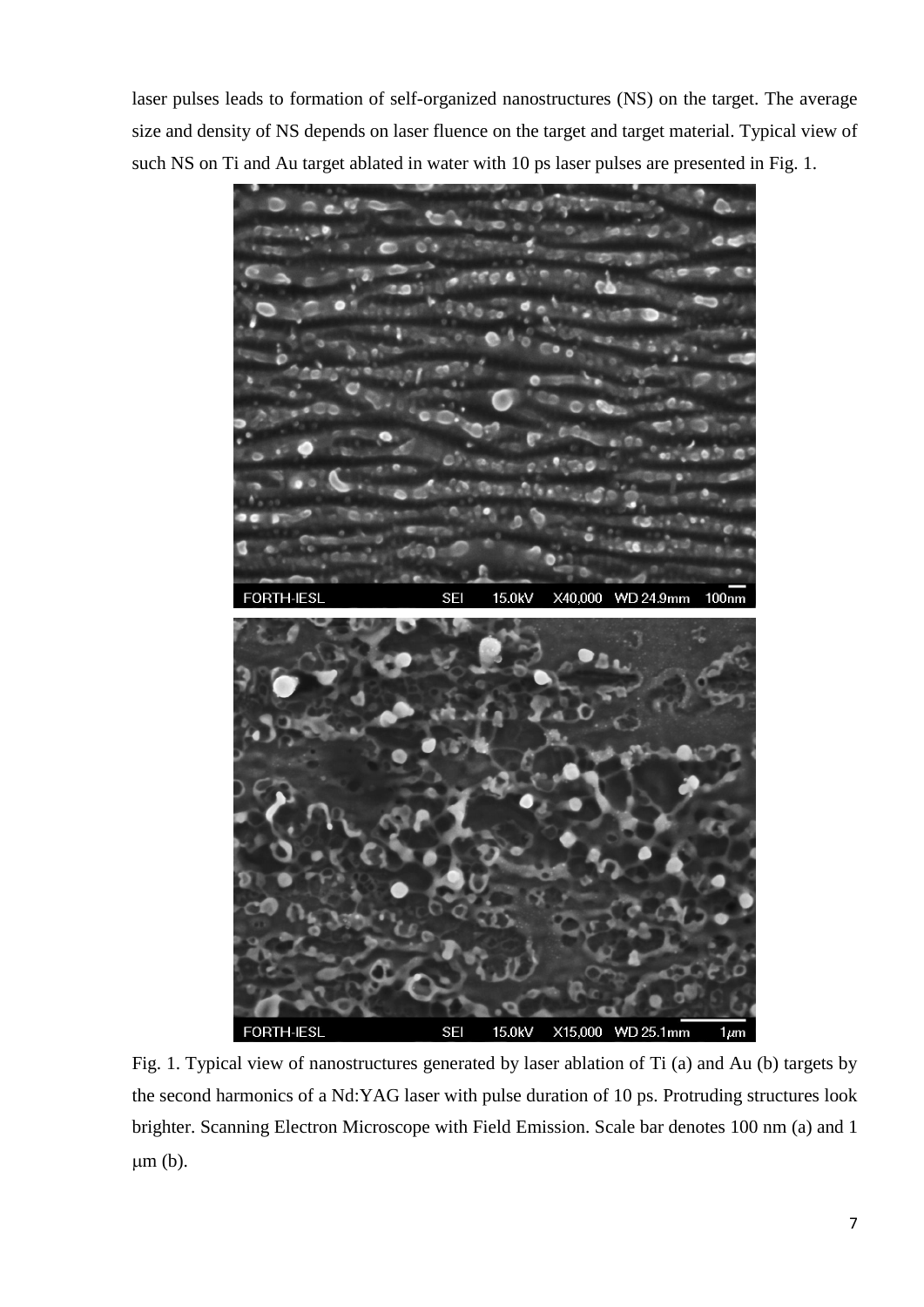NS on Au generated by laser ablation in water show high activity in Surface Enhanced Raman Scattering with amplification factor of  $10^4$ - $10^8$  [19, 20]. Therefore, laser ablation technique used in the present work provides guaranteed "spikiness" of the target that may generate high electric fields in the vicinity of the ablated target.

The observed phenomena of T synthesis cannot be ascribed to nuclear fusion in its classical sense. There should be a low-energy channel that may alter the interaction of deuterons. One may suggest the following scheme of reactions [21, 22]. If the original nucleus is nonradioactive (for the sake of definiteness, let it be a deuteron  $d^+$ ) and the kinetic energy  $E_e$  of the electron is too low for any nuclear process involving the breakdown of the original nucleus to take place, the electron-nucleus interaction can result in the emission of a neutrino  $v$  (an irreversible process!) and formation in the nucleus of an intermediate vector boson  $W^-$  as a virtual particle (the electron cannot directly interact with a quark). Thereafter there forms a d quark, as a result of interaction between the virtual vector boson W– and one of the u quarks of a nuclear proton, and the latter converts into a virtual neutron. No actual neutron can form in the nucleus. True, if this were the case, the nucleus being formed would decay, because a twoneutron system is unstable [23]. But for such decay into two neutrons to take place, the mass of the nucleus being formed, which is equal to the sum of the masses of the deuteron and electron, is insufficient. (In the case under consideration, the energy deficit  $\Delta Q$  is  $(m_p + m_e - 2m_n)c^2 \approx -$ 3.01 MeV, where *c* is the velocity of light in vacuum and  $m_p$ ,  $m_e$ , and  $m_n$  are the masses of the proton, electron, and neutron, respectively.) The latter means that with the formation of a second neutron in the nucleus being impossible, the state of the nuclear matter here cannot be represented in the standard way, i.e., in the form of combination of a definite number (two in the given case) nucleons, and described in terms of the well-known nucleon-nucleon interaction. For this reason, the conclusions drawn in [23] that the existence of a nuclear stable dineutron is impossible does not relate to the nucleus being introduced here with its mass less than the total mass of two neutrons, despite its zero electric charge, baryon number equal to 2, and zero leptonic charge. Actually one should speak in this case about the origin of a non-standard, "nonbalanced" or "inner shake-up" ("in-shake-up") [21, 22] state of nuclear matter. Obviously, the relaxation of such an "inner shake-up" ("in-shake-up") state of the nucleus, which owes to the aforementioned imbalance of nuclear matter, must end with its  $β$ -decay – the emission of a free electron  $\mathbf{e}^-$  and an antineutrino  $\tilde{v}$  – accompanied by the formation of a deuteron. For the sake of definiteness, therefore, we will refer to such a nucleus as *β*-dineutron and represent the sequence of the processes being discussed as follows:

$$
e_{he}^- + d^+ \rightarrow^2 n_{isu} + \tilde{\nu} \,, \tag{1}
$$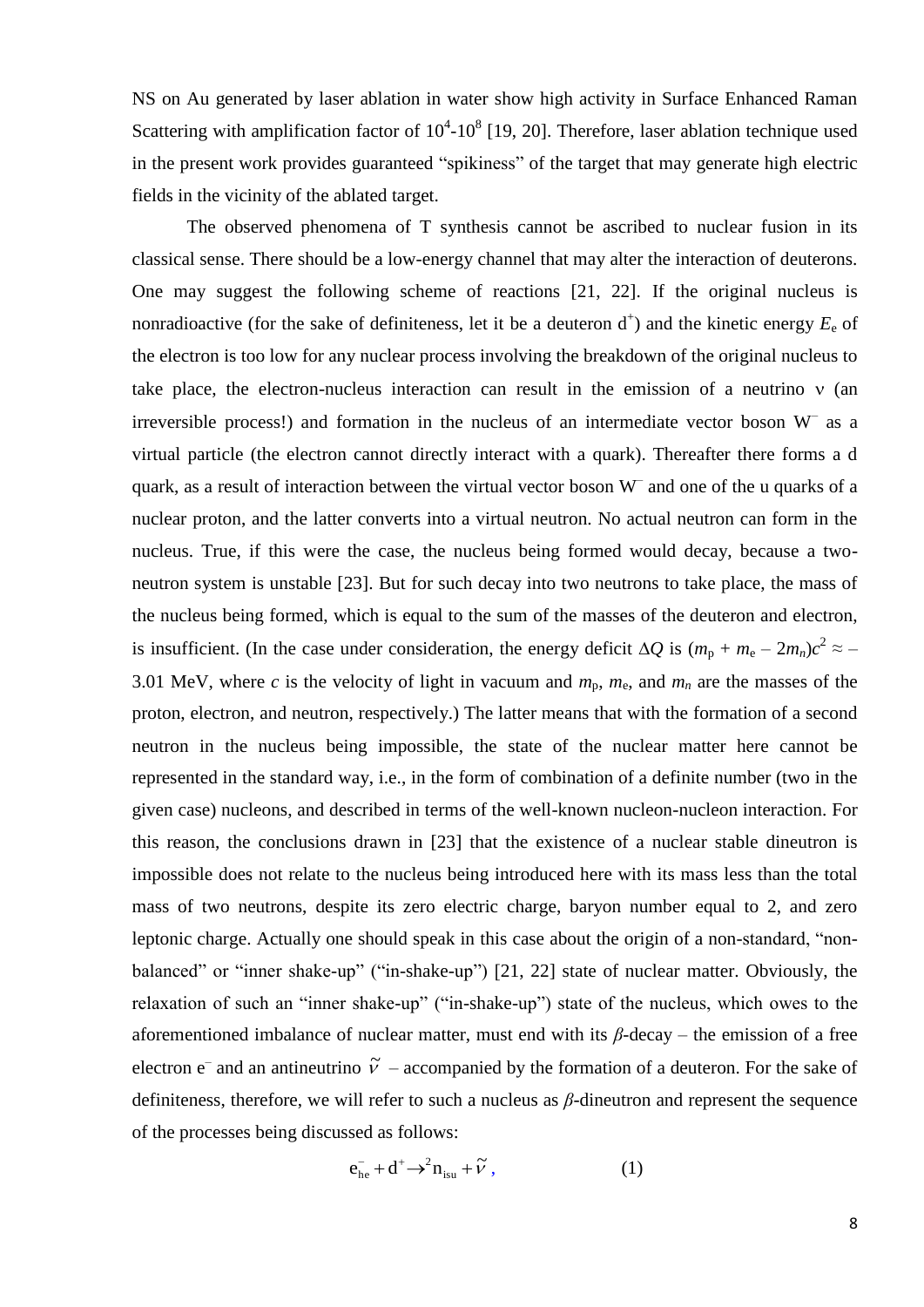$$
{}^{2}n_{isu} \rightarrow d^{+} + e^{-} + \widetilde{v} \ . \tag{2}
$$

In these expressions, the subscript "he" on the notation of the initial electron points to the initiative character of interaction between the electron and deuteron in the formation of the *β*dineutron  ${}^{2}n_{isu}$  in the in-shake-up state (the latter being indicated by the subscript "isu"). Inasmuch as the threshold of such an "inelastic scattering" of the electron by the deuteron is solely determined by the doubled rest mass of the neutrino and amounts to less than 1 eV, the electron kinetic energies of  $E_e \sim 10$  eV will apparently be adequate for one to observe such processes. This means that the mass of the *β*-dineutron practically coincides, as noted above, with the mass of the deuterium atom. It should also be noted that at low energies actually the entire internal "organization" of the processes involving quarks and vector bosons, qualitatively represented above, can only be reflected in the magnitude of the effective gross-interaction constant. In that case, the characteristic half-life of the *β*-dineutron determined by the weak nuclear interactions can be long enough. The latter means the Triton in the experimental conditions of present work may be synthesized according to the following equation:

$$
d^+ + ^2 n_{isu} \to t^+ + n + Q(3.25 MeV) \,. \tag{3}
$$

In turn, Tritium nucleus formed in the cold plasma may also interact with electrons. According to [21,22], decay of Tritium may be accelerated ("e-catalysis") owing to this interaction and formation of an intermediate product  $\beta$ -trineutron  $\beta_{n_{\text{isu}}}$ :

$$
t^+ + e^- \rightarrow \delta_0^3 n_{isu} + \nu \rightarrow \delta_2^3 H e^{2+} + 2e^- + \nu + 2\tilde{\nu} + Q(0.019 MeV), \tag{4}
$$

All experimental results presented above can be interpreted on the basis of the processes (1), (3), and (4). Indeed, processes (1)-(3) dominate at low initial Tritium content in  $D_2O$  (10<sup>-7</sup> Curie/l) and presence of electrons having kinetic energy  $E_e \sim 5{\text -}10 \text{ eV}$  in cold plasma. As a result, Tritium content increases by 3 orders of magnitude. On the other hand, predominant  $\beta$ -decay of Triton takes place under relatively high initial Tritium beta-activity  $\sim 10^{-3}$  Curie/l.

The laser-induced decay of Tritium is a competing process that determines the stationary level of Tritium during laser exposure. Note that significant decrease of Tritium content occurs during 1 hour laser exposure, which is many orders of magnitude shorter than life time of this nuclide.

Thus, laser-assisted synthesis of Tritium from  $D_2O$  has been realized. The synthesis proceeds under exposure of various solid targets with laser pulses. There is definite threshold of the intensity and duration of laser pulses, the synthesis takes place only with short (10 ps) laser pulses and peak intensities exceeding  $10^{11}$  W/cm<sup>2</sup>. Tritium is synthesized without any cathodic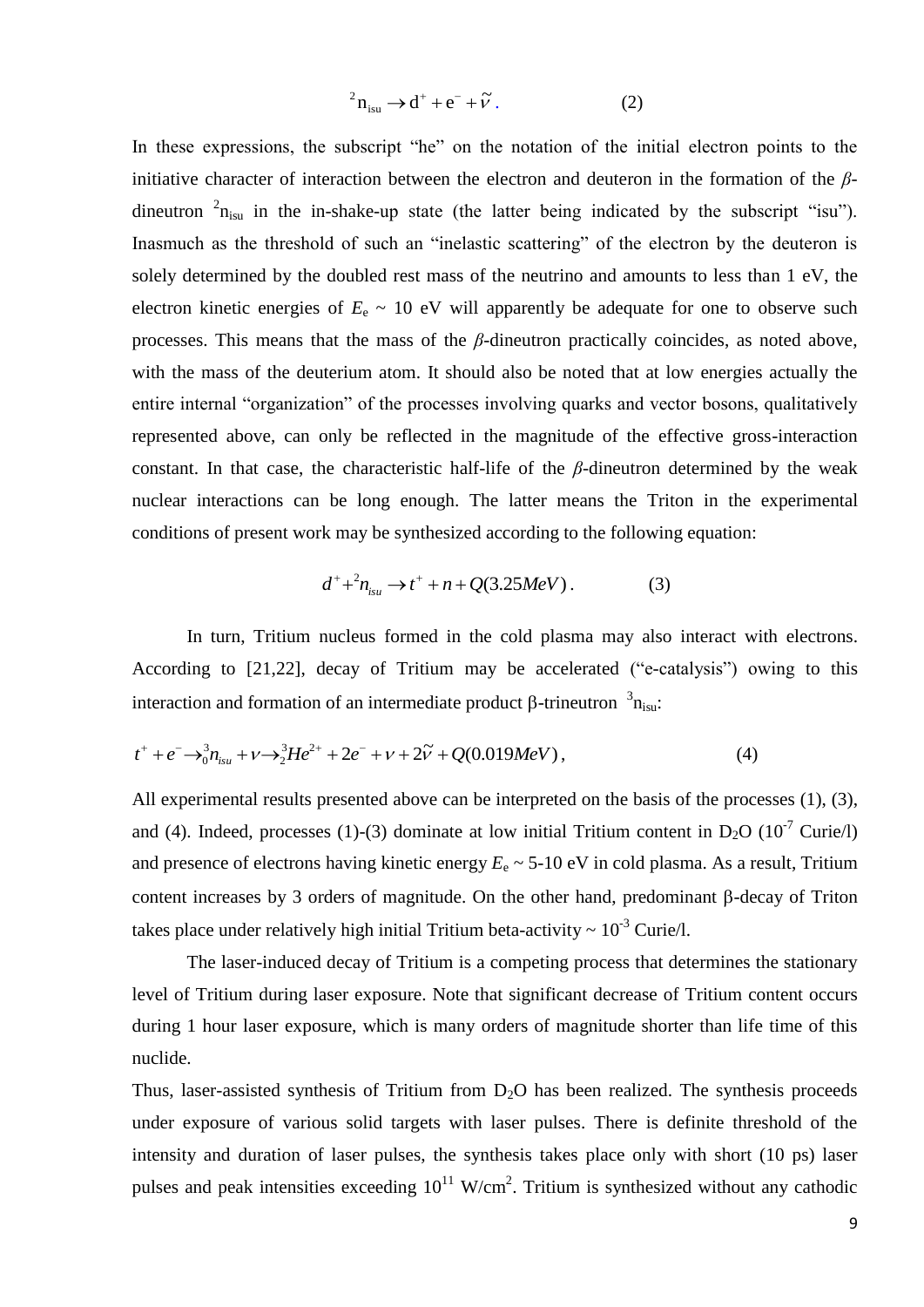bias on the target though the application of this bias largely increases its rate. Laser exposure of nanoparticles in absence of the solid target does not alter Tritium content.

## References

1. Wong, A. Grigoriu, J. Roslund, T.-S. Ho, and H. Rabitz, *Phys. Rev.* A 84, 053429 (2011).

2. Andreev A.V., Gordienko V.M., Dykhne A.M., Saveliev A.B., Tkalya E.V., 1997, *JETP Lett*. **66** (5) 312.

3. Andreev A.V.; Volkov R.V.; Gordienko V.M.; Dykhne A.M.; Mikheev P.M.; Tkalya E.V.; Chutko O.V.; Shashkov A.A.; 1999, *JETP Lett*. 69 (5) 343.

4. Schwoerer H., Gibbon P., Düsterer S., Behrens R., Ziener C., Reich C., Sauerbrey R. *Phys. Rev. Lett.*, 86 (11), 2317 (2001).

5. V. S. Belyaev, A. P. Matafonov, V. I. Vinogradov, V. P. Krainov, V. S. Lisitsa, A. S. Roussetsky, G. N. Ignatyev, V. P. Andrianov, *Phys. Rev. E* 72 (2005), 026406.

6. A.V. Simakin, G.A. Shafeev, arXiv:0906.4268; A.V. Simakin, G.A. Shafeev, *Physics of Wave Phenomena,* 16 (4) (2008) 268-274; A.V. Simakin, G.A. Shafeev, *Journal of Optoelectronics and Advanced Materials*, (2010) 12(3), 432 – 436.

7. A.V. Simakin, G.A. Shafeev, *Quantum Electronics* 41 (7) 614 – 618 (2011).

8. A.V. Simakin, G.A. Shafeev, *Physics of Wave Phenomena* (2011) 19(1), 30–38.

9. G.A. Shafeev, Laser-induced nuclear decays in Uranium isotopes, in: Uranium: Characteristics, Occurrence and Human Exposure, Editors: Alik Ya. Vasiliev and Mikhail Sidorov, ISBN: 978-1-62081-207-5, Novapublishers Inc, New York, 2012, p.p. 117-153.

10. Volkovich A.G., Govorun A.P., Gulyaev A.A. Zhukov S.V., Kuznetsov V.L., Rukhadze A.A., Steblevsky A.V., Urutskoev L.I., Lebedev Bulletin of the Lebedev Physics Institute, 2002, No 8, 45 – 50.

11. G.A. Shafeev, A.V. Simakin, F. Bozon-Verduraz, M. Robert, *Applied Surface Science* **254** (2007) 1022–1026.

12. Fleishmann M., Pons S. and Hawkins M. Electrochemically induced nuclear fusion of deuterium, *J. Electroanal. Chem.* 1989. V. 261. P. 301-308.

13. Iwamura Y., Itoh T., Gotoh N., Toyoda I. Detection of anomalous elements, X-ray, and excess heat in a  $D_2$ -Pd system and its interpretation by the electron-induced nuclear reaction model, *Fusion Technology*, 1998. V. 33. P. 476-492.